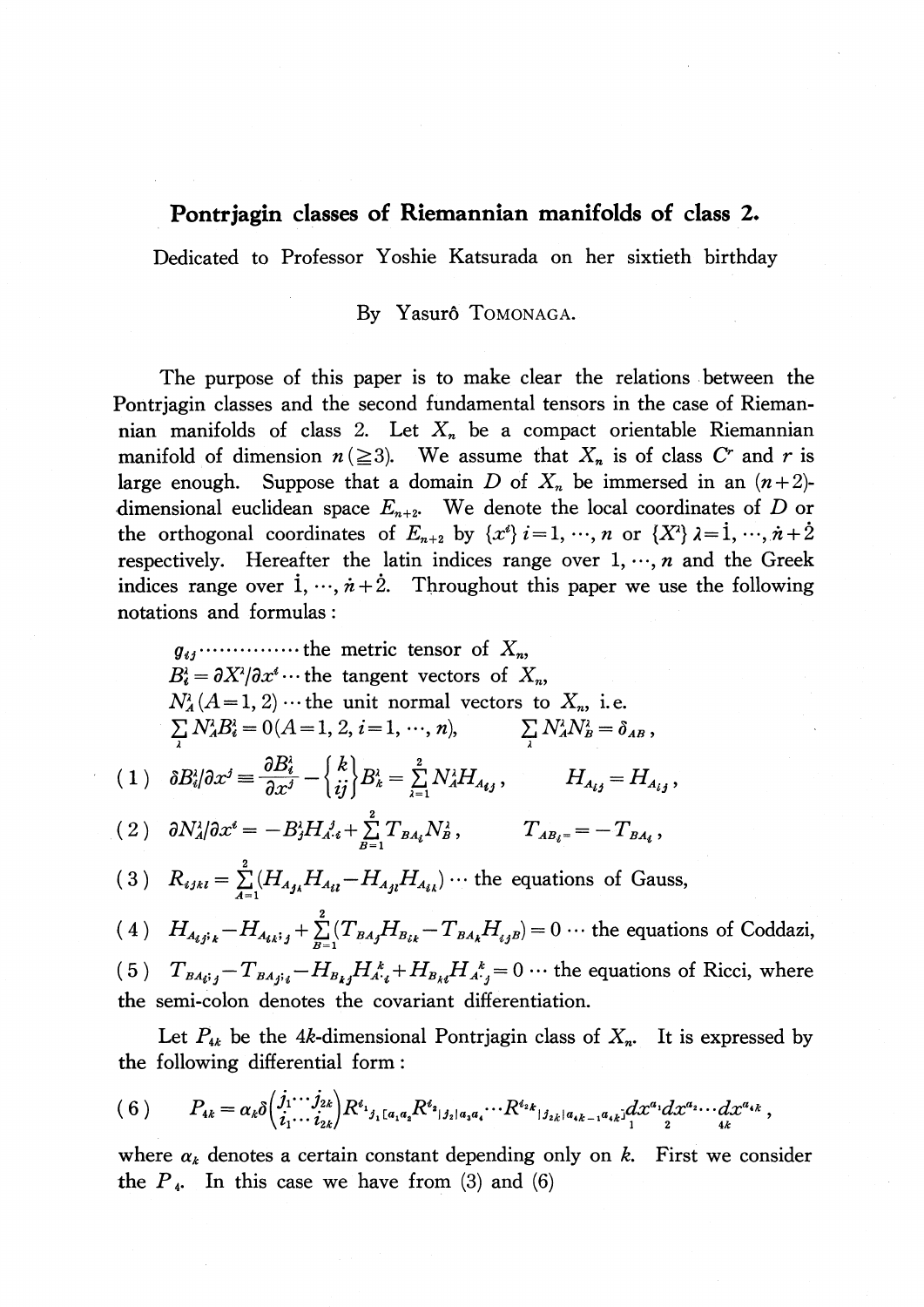$$
(7) \quad R_{j[a_1a_2}^i R_{j[a_1a_3a_4]}^j = \sum_{[a_1a_2a_3a_4]} \left\{ (H_{1ja_1} H_{1\cdot a_2}^i - H_{1ja_2} H_{1\cdot a_1}^i) + (H_{2ja_1} H_{2\cdot a_2}^i - H_{2ja_2} H_{2a_1}^i) \right\}
$$

$$
\times \left\{ (H_{1ia_3} H_{1\cdot a_4}^j - H_{1ia_4} H_{1a_3}^j) + (H_{2ia_3} H_{2\cdot a_4}^j - H_{2ia_4} H_{2\cdot a_3}^j) \right\}
$$

$$
= 8 H_{1\cdot [a_2}^i H_{2|i|a_3} H_{1|j|a_1} H_{2\cdot a_4}^j = 2 f_{[a_2a_3} f_{a_1a_4]},
$$

where we put

$$
(8) \t f_{ij} \equiv H_{1'i}^k H_{2kj} - H_{1:j}^k H_{2ki}.
$$

Putting

(9) \omega=f\_{if}dx^{i}dx^{f}12''

we see from (7) that  $P_{4}=\alpha\omega^{2}$ , where  $\alpha$  denotes a certain constant. In general we have the

<span id="page-1-0"></span>THEOREM 1. In the local sense  $P_{4k} = \beta_{k}\omega^{2k}$ , where  $\beta_{k}$  denotes a certain constant depending ouly on k.

Next we consider the properties of the tensor  $f_{ij}$ . We seen from (5) and (8) that

(10) 
$$
f_{ij} = T_{21i; j} - T_{21j; i}.
$$

Hence we have the

THEOREM 2.  $\omega$  is a null form in the local sense. Let us consider the rotation of the orthogonal 2-frame  $(N_{1}^{\lambda}, N_{1}^{\lambda})$ :

(11) 
$$
\overline{N}_1^{\lambda} = N_1^{\lambda} \cos \theta - N_2^{\lambda} \sin \theta, \qquad \overline{N}_2^{\lambda} = N_1^{\lambda} \sin \theta + N_2^{\lambda} \cos \theta.
$$

Meanwhile we have from (1) and (11)

(12) 
$$
\delta B_i^{\iota}/\partial x^{\jmath} = \sum_{A=1}^2 N_A^{\iota} H_{A_{ij}} = \sum_{A=1}^{\bar{2}} \overline{N}_{\dot{A}}^{\iota} \overline{H}_{A_{ij}} = \sum_{A,A} N_A^{\iota} c_{A A} \overline{H}_{A_{ij}},
$$

where we put

 $c_{11}=\cos\theta \ , \quad c_{12}=-\sin\theta \ , \quad c_{\vphantom{2}21}=\sin\theta \ , \quad c_{\vphantom{2}22}=\cos\theta \ .$ 

Hence we have

$$
(13)
$$

$$
(13) \t\t\t H_{A_{ij}} = \sum_{\vec{A}} c_{\vec{A}} \vec{H}_{\vec{A}_{ij}}
$$

which leads to

(14) 
$$
f_{ij} = H_{1}^{k} H_{2kj} - H_{1}^{k} H_{2ki} = \sum_{\vec{A}, \vec{B}} c_{\vec{A}1} \overline{H}_{\vec{A} \cdot i}^{k} c_{\vec{B}2} \overline{H}_{\vec{B}kj} - \sum_{\vec{A}, \vec{B}} c_{\vec{A}1} \overline{H}_{\vec{A} \cdot i}^{k} c_{\vec{B}2} \overline{H}_{\vec{B}ki}
$$

$$
= c_{11} \overline{H}_{1}^{k} c_{22} \overline{H}_{2kj} + c_{21} \overline{H}_{2}^{k} c_{12} \overline{H}_{1kj} - c_{11} \overline{H}_{1}^{k} c_{22} \overline{H}_{2ki} - c_{21} \overline{H}_{2}^{k} c_{12} \overline{H}_{1ki}
$$

$$
= (\overline{H}_{1}^{k} \overline{H}_{2kj} - \overline{H}_{1}^{k} \overline{H}_{2ki}) \cos^{2} \theta + (\overline{H}_{1}^{k} \overline{H}_{2kj} - \overline{H}_{1}^{k} \overline{H}_{2ki}) \sin^{2} \theta
$$

$$
= \overline{H}_{1}^{k} \overline{H}_{2kj} - \overline{H}_{1}^{k} \overline{H}_{2ki} = \overline{f}_{ij}.
$$